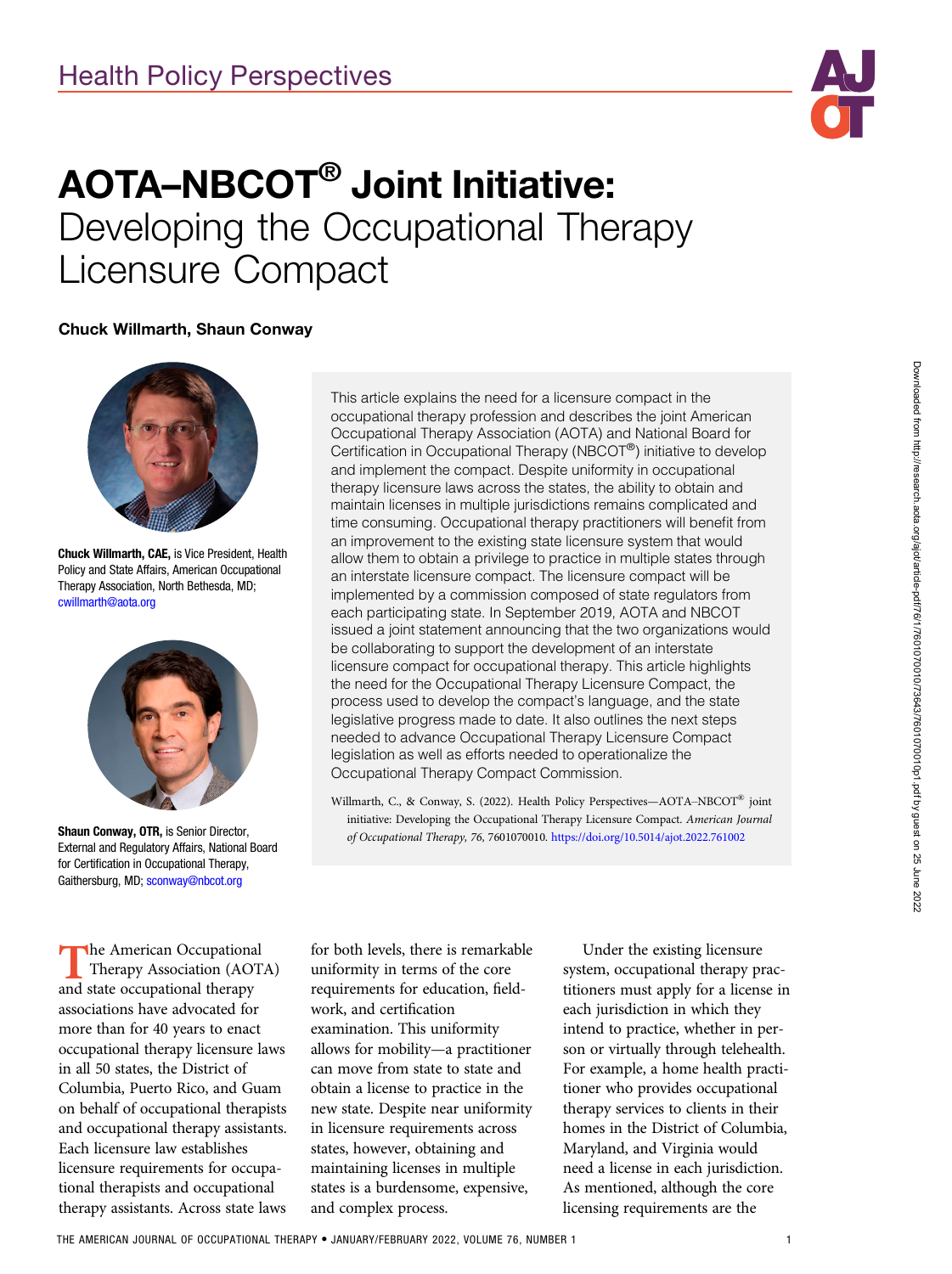same, each jurisdiction has its own licensure process and application timeframe. Some states require primary-source verification that applicants meet education and certification exam requirements. Other states require applicants to provide verification from every state in which they have held a license in the past. The situation is even more complicated with respect to licensure renewal; practitioners must maintain continuing education or continuing competence requirements for each state in which they are licensed. Unlike the core licensure requirements, licensure renewal requirements vary a great deal. Many states renew every 2 years, some renew annually, and New York State renews every 3 years.

For practitioners who live and work in one state, the existing system may very well meet their needs. However, if they plan to practice in multiples states, obtaining and maintaining multiple state licenses is burdensome. A licensure compact for the occupational therapy profession would greatly simplify the licensure process across states.

# Licensure Compacts: Key Concepts and Benefits

An interstate licensure compact is a legal agreement or contract between state governments. In this case, an occupational therapy licensure compact will provide licensed occupational therapists and occupational therapy assistants the opportunity to practice in the states that join the compact without having to secure a new license in each state.

Licensed occupational therapists and occupational therapy assistants who want to obtain a licensure compact privilege to practice in another state will visit the occupational therapy compact website to complete an application electronically. Licensure compact applications will be available only to those who have a current

license, not to applicants seeking initial licensure. Applicants will need to provide information about their current license and purchase a compact privilege where they want to practice. It is important to note that some applicants must meet jurisprudence requirements before the compact privilege to practice can be granted, depending on state requirements. This would likely include taking and passing a test of jurisprudence about the legal requirements outlined in the occupational therapy licensure law and regulations in that state [\(Willmarth](#page-6-0) [& Conway, 2020](#page-6-0)).

A licensure compact for occupational therapy will allow practitioners to provide services in multiple states while at the same time preserving consumer protections, accountability, and the authority of state regulatory boards to regulate the profession.

An occupational therapy licensure compact will have many benefits [\(AOTA, 2021](#page-6-0)); it will

- improve client access to occupational therapy;
- increase opportunities to practice across state lines (e.g., telehealth);
- enhance mobility of occupational therapy practitioners;
- support spouses of relocating military families;
- **·** improve continuity of care;
- preserve and strengthen the state licensure system; and
- **e** enhance the exchange of licensure, investigatory, and disciplinary information between member states.

# Early Efforts to Address Uniformity of State Laws and Mobility

AOTA's support for state licensure dates back to 1974, when its Delegate Assembly adopted Resolution 400–74, which changed the association's view of state licensure. As noted by former AOTA President Jerry A. [Johnson \(1974](#page-6-0), p. 73), "The position of the Association on licensure was changed from one of neutrality to endorsement, and the

pursuit of licensure was advanced to an objective of high priority." Resolution 400–74 was the important first step in creating uniformity in state licensure laws by adopting the position that AOTA "favors the pursuit of licensure statutes based upon national minimum standards equivalent to those established by AOTA as articulated in the Model Occupational Therapy Practice Act of 1974" [\(Johnson, 1974,](#page-6-0) p. 73). Over time, AOTA's policies related to licensure evolved to incorporate mobility as an important concept in policies that support uniformity. In 1996, AOTA's Stance on Licensure (Policy 5.3) was revised to read,

The Association encourages usage of the Definition of Occupational Therapy Practice for State Regulation to ensure state-by-state uniformity of standards of practice, definition of occupational therapy, credentialing mechanisms, and consumer protection, as well as to facilitate geographical mobility of occupational therapy manpower. ([AOTA, 1996\)](#page-6-0)

AOTA and state associations continued to make progress in the 1990s and 2000s to enact licensure laws with uniform licensure requirements across the states. By 2015, all jurisdictions licensed occupational therapists and occupational therapy assistants.

# NBCOT's Efforts to Increase Awareness of Telehealth and Licensure Portability

Just as the profession was working to obtain licensure for occupational therapists and occupational therapy assistants, telehealth began to emerge as a new means of service delivery for occupational therapy services. The advent of telehealth in occupational therapy had implications for both practice and regulation.

It was during this time that the National Board for Certification in Occupational Therapy (NBCOT®) became aware of and began introducing the topic of telehealth at its Annual Occupational Therapy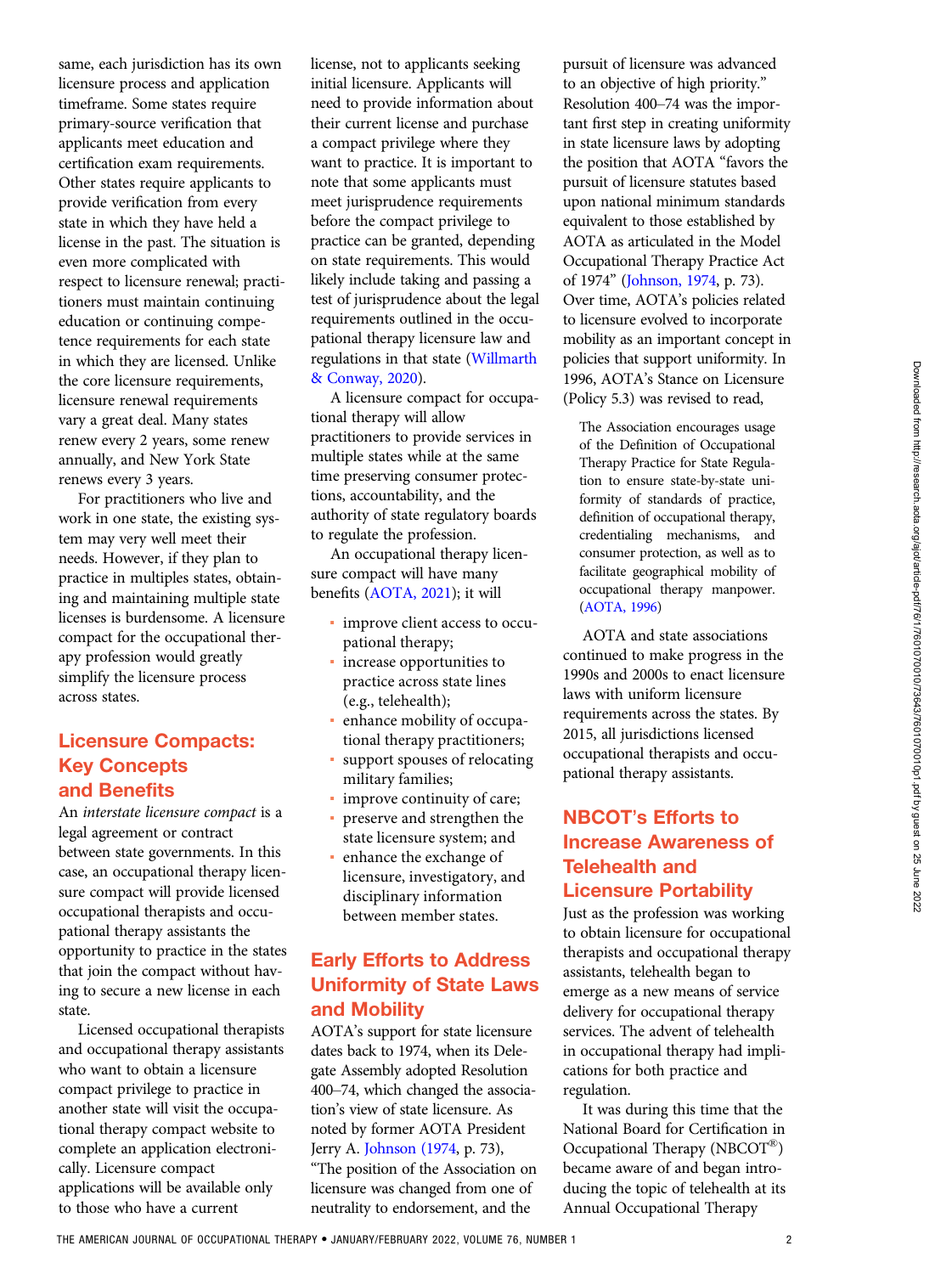State Regulatory Conference, now the NBCOT Occupational Therapy State Regulatory Leadership Forum. This annual national forum has been hosted by NBCOT for the past 26 yr. The purpose of this national forum is to bring occupational therapy state regulators together from around the country to learn about national patterns and trends in occupational therapy licensing, regulation, and certification and to provide state regulators with the opportunity to dialogue about these issues and learn from one another. In the early to mid-2000s, speakers were brought in from the U.S. Department of Health and Human Services and the American Telemedicine Association to talk with occupational therapy state regulators about what telehealth was and what it might become in the future. In addition, these speakers talked with regulators about the potential implications of telehealth for the occupational therapy state regulatory community.

As the conversation evolved over the next several years, additional speakers were brought in to talk about their experiences with delivering services via telehealth in occupational therapy as well as in other allied health fields. Moreover, these conversations began to reveal some of the challenges health care practitioners were encountering around supervision and jurisdictional requirements in addition to challenges in applying for and obtaining licenses to practice in multiple states. As staff at NBCOT and occupational therapy state regulators began to better understand the practical implications of telehealth more broadly, the conversation at the Occupational Therapy State Regulatory Leadership Forum also began to expand. The conversation was no longer specifically focused on telehealth but broadened to portability or practitioners' ability to work more seamlessly in more than one jurisdiction. In addition to its annual meeting, NBCOT began incorporating these discussion points into

customized presentations to occupational therapy state licensure boards and, later, into presentations delivered at occupational therapy state association conferences. All of these efforts were made by NBCOT to help provide information, increase awareness, and enhance greater understanding of telehealth and portability in the occupational therapy community and how this vehicle and approach might apply.

Over the years, AOTA was invited to speak at numerous NBCOT Occupational Therapy State Regulatory Leadership Forums on issues related to scope of practice. At one of the subsequent forums, AOTA was invited to participate in a panel discussion on licensure portability. A panelist from the Federation of State Boards of Physical Therapy (FSBPT) introduced for the first time at the forum the concept of a licensure compact, which FSBPT was working on at the time. During this meeting, the AOTA representative indicated that the Association had not yet identified this issue as a priority; later, one of the attendees asked why. In response, it was clarified that to bring a matter of this nature forward, a resolution would need to be drafted and submitted to AOTA's professional policymaking body, the Representative Assembly (RA), for review and consideration. After that year's leadership forum, that attendee drafted and submitted a resolution to AOTA's RA.

# AOTA's Review of Licensure Portability

In 2015, AOTA's RA adopted a motion calling for the creation of an ad hoc committee to "investigate the merits of establishing professional licensure portability for the occupational therapy professional possibly through the creation of a licensure compact" [\(AOTA, 2015\)](#page-6-0). The motion charged the ad hoc committee with reviewing various models that could be used to

facilitate licensure portability, consult with stakeholders, and develop recommendations. The rationale for the motion included the burden of maintaining licenses in multiple states; state regulatory boards' limited resources, which delay the licensure process for those who are relocating or when there is an urgent need for occupational therapy practitioners (e.g., in response to a large-scale disaster); issues with practice across state lines due to advances in telehealth; and established licensure compacts in other health professions (medicine, nursing, physical therapy, psychology, emergency medical service, and others).

The AOTA Ad Hoc Committee on Licensure Portability completed its study and offered three recommendations: (1) Endorse expedited licensure and licensure portability as professional policy; (2) conduct additional research into existing licensure laws, determine how many occupational therapists and occupational therapy assistants are licensed in multiple states, and survey members to identify their needs; and (3) convene stakeholders to discuss interests, concerns, and barriers related to licensure portability. The 2016 RA approved a motion in support of state licensure models that allow for licensure portability, including the establishment of a licensure compact. Notably, the RA did not pass a motion in favor of expedited licensure.

AOTA convened a licensure portability stakeholder meeting at the 2017 AOTA Annual Conference & Expo. Attendees received a summary of AOTA's work on licensure portability, including the findings from the Ad Hoc Committee. The Council of State Governments (CSG) provided an overview of interstate compacts and reviewed key elements of licensure compacts. Guest presenters provided information regarding the Nurse Licensure Compact and the Medical Licensure Compact. Although stakeholders did not reach a consensus on the topic,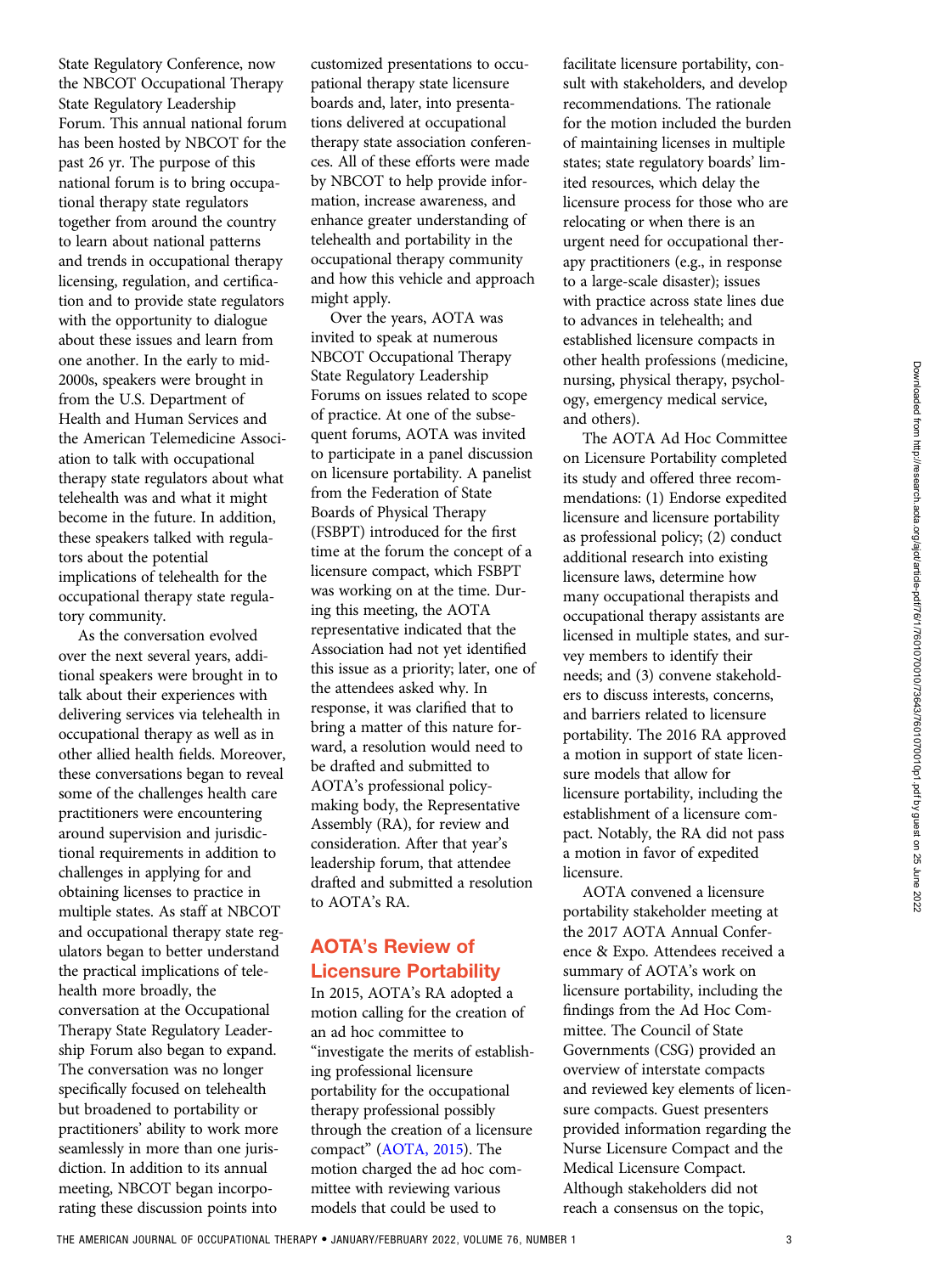there seemed to be broad interest in learning more about what a licensure compact might look like for the occupational therapy profession.

In June 2017, AOTA's Board of Directors adopted a 3-year strategic plan. AOTA's 2018–2020 Strategic Plan included an objective stating that AOTA planned to "address licensure portability allowing OT practitioners to improve professional mobility and enable participation in emerging delivery models such as telehealth" ([AOTA,](#page-6-0) [2017](#page-6-0)).

With telehealth viewed as a key driver behind the need to improve licensure portability, AOTA commissioned research in early 2018 to examine the potential future for Medicare reimbursement for occupational therapy services provided via telehealth. The researcher performed a literature review and conducted key-person interviews. Experts generally agreed that the expansion of telehealth services covered by Medicare, including occupational therapy, would likely happen incrementally and could take between 2 and 10 yr. At the time, experts noted that research was needed to demonstrate the effectiveness and cost savings of occupational therapy provided via telehealth.

Although improvements in coverage of occupational therapy services provided via telehealth would likely be incremental, AOTA continued to consider the possibility of pursuing a licensure compact. AOTA's leadership determined that the Association needed to move forward with the licensure compact initiative and included funding in the Fiscal Year 2020 budget to work with CSG to begin the development of the Occupational Therapy Licensure Compact. AOTA signed a contract with CSG to begin development of the compact in August 2019.

# AOTA and NBCOT Announce Joint Initiative

While the planning stages of working with CSG moved forward,

AOTA leaders also recognized that establishing an Occupational Therapy Licensure Compact would not be something AOTA could do on its own and would require collaboration with many stakeholders. In June 2019, AOTA requested a meeting with NBCOT senior staff to discuss the possibility of working together to create the compact. The group discussed the benefits that a licensure compact could bring to the profession and how it could enhance service delivery to clients. The group agreed to begin drafting an agreement outlining how the two organizations would work together. A memorandum of understanding was subsequently drafted and agreed to by both AOTA and NBCOT on September 20, 2019.

In late September 2019, AOTA and NBCOT issued a joint statement announcing that the two organizations would be collaborating to support the development of an interstate licensure compact for occupational therapy. The statement noted that

AOTA and NBCOT are committed to working together throughout the process of creating and implementing the licensure compact. Major funding from NBCOT will support the licensure compact initiative; AOTA and state associations will lead advocacy efforts to enact compact legislation in the states. ([AOTA & NBCOT, 2021](#page-6-0), p. 2)

The historical perspective regarding the licensure compact initiative is important in order to understand the degree to which both organizations researched the topic over several years. These conversations took time, but they also helped build a consensus among many stakeholders within the profession that it was time to move forward with a licensure compact.

# Developing the Occupational Therapy Licensure Compact

CSG invited a total of 18 people from around the country to

participate in the Occupational Therapy Interstate Licensure Compact Advisory Group. Those people represented occupational therapists, occupational therapy assistants, occupational therapy state regulatory board members, administrators, legal counsel to boards, employers, AOTA-affiliated state association presidents, the AOTA Licensure Portability Ad Hoc Committee, the U.S. Department of Defense, the AOTA staff liaison, and the NBCOT staff liaison.

CSG convened the first meeting of the Occupational Therapy Interstate Licensure Compact Advisory Group from October 29 to October 30, 2019, at the Hall of the States in Washington, DC. The role of the advisory group was to engage in a thoughtful dialogue regarding the needs of occupational therapists, occupational therapy assistants, students, state licensure boards, and other stakeholders related to the development of an interstate licensure compact.

The 2-day meeting began with a briefing by CSG staff members to provide the background and history of interstate compacts; this was followed by a review of existing compacts in medicine, nursing, physical therapy, and other health professions. Staff briefed the advisory group on the findings of their research into the state regulation of occupational therapy. A key finding was that the core licensure requirements for occupational therapists and occupational therapy assistants are consistent across jurisdictions; specifically, all states require occupational therapists and occupational therapy assistants to graduate from accredited programs, complete supervised fieldwork requirements, and pass the entry-level certification exam administered by NBCOT.

After the Occupational Therapy Interstate Compact Advisory Group meeting, CSG selected eight people from the advisory group to serve on the Drafting Team. With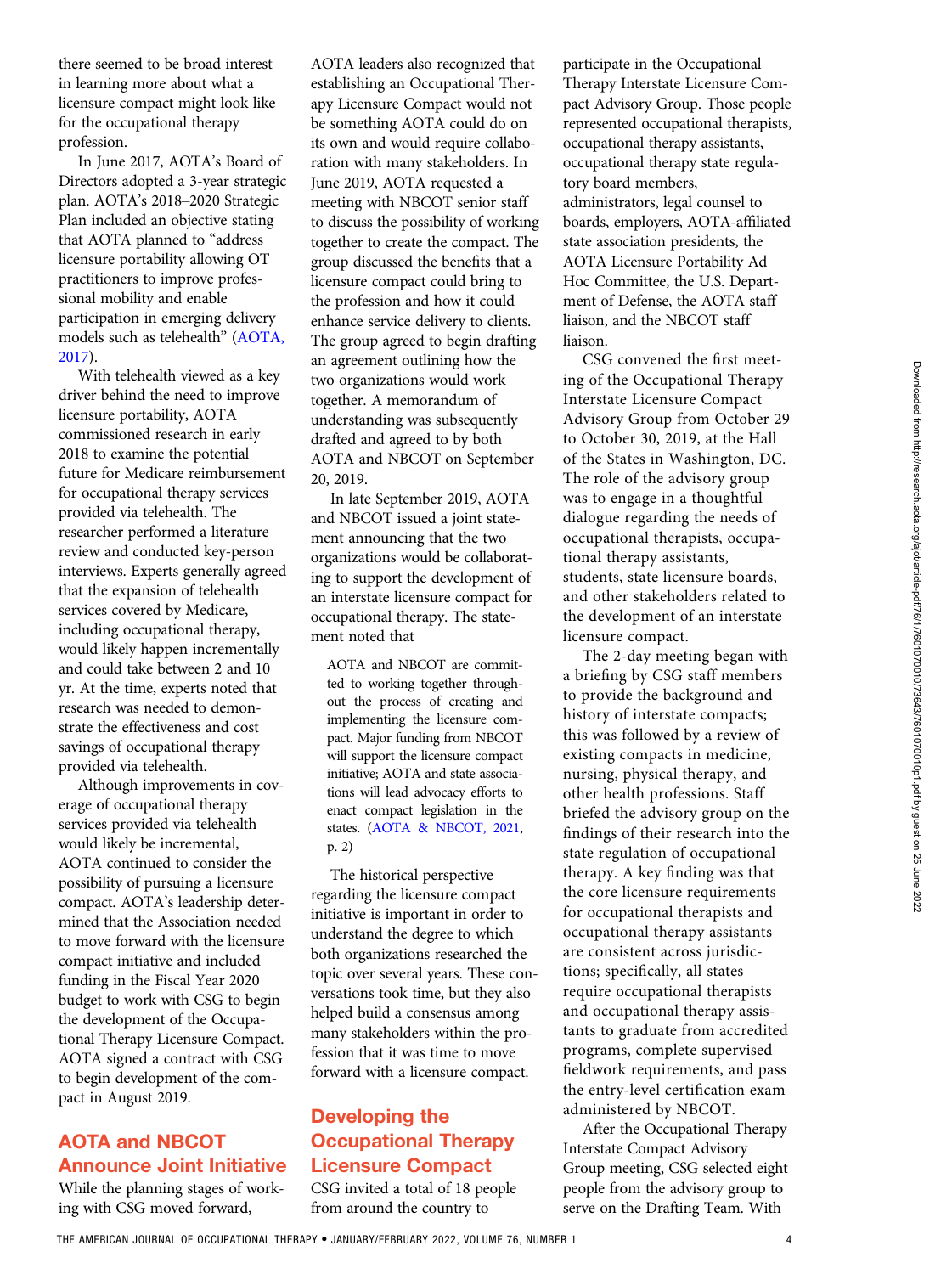the assistance of CSG representatives, the Drafting Team was responsible for writing the Occupational Therapy Licensure Compact legislation. In an effort to gather public comment, the draft bill was posted to the AOTA and NBCOT websites, and the occupational therapy community at large was invited to review and submit comments on the it. In addition, targeted efforts were made to leadership of all occupational therapy state associations and occupational therapy licensure boards, and a series of national conference calls was convened with these constituency groups over the course of approximately 3 months. In addition, AOTA and NBCOT leadership were provided with opportunities to review and comment on the draft legislation.

Once the public comment period was closed, all feedback was reviewed by the Drafting Team. In the end, approximately 15% of the draft legislation was revised as a result of the comments and suggestions received. The revised draft legislation was then sent back to the advisory group for their review and approval. The final Occupational Therapy Licensure Compact legislation was reviewed and approved by the AOTA and NBCOT boards of directors in October 2020.

Key elements of the Occupational Therapy Licensure Compact legislation are as follows:

- It is open to licensed occupational therapists and occupational therapy assistants.
- The use of a compact privilege to practice is an option, not a requirement.
- A home state license authorizes practitioner participation in the compact.
- A minimum of 10 states must approve the Occupational Therapy Licensure Compact legislation to activate the compact.
- Practitioners with an encumbered license will not be able access compact privileges.
- Federal Bureau of Investigation (FBI) fingerprint-based criminal background checks will be required for practitioners seeking a compact privilege to practice.
- The compact includes a provision to speed up licensure in the new home state for relocating occupational therapists and occupational therapy assistants.

## 2021 State Legislative **Sessions**

Soon after AOTA and NBCOT approved the Occupational Therapy Licensure Compact language, AOTA, NBCOT, and CSG staff held multiple virtual meetings and webinars for state associations and state regulatory boards interested in pursuing legislation in 2021.

Although the original goal was to get Occupational Therapy Licensure Compact legislation introduced in 10 states, 16 states introduced bills in 2021. As of December 2021, governors in 9 states (Colorado, Georgia, Maine, Maryland, Missouri, New Hampshire, North Carolina, Ohio, and Virginia) signed the Occupational Therapy Licensure Compact into law. Legislation is still pending in Wisconsin, and Pennsylvania is expected to introduce a bill soon.

For the most part, Occupational Therapy Licensure Compact legislation received strong support across the states, but some concerns did emerge. Space limitations do not permit a full report, so examples from three states are provided.

In Utah, the Occupational Therapy Licensure Compact legislation passed the Senate but ran into opposition in the House. Legislators questioned the need for the legislation because Utah recently passed licensure reciprocity legislation in 2020. Advocates in Utah attempted to draft distinctions between licensure compact laws and reciprocity laws, but time ran out. A reciprocity law basically states that a licensure board will

issue a license to someone holding a valid license in another state to reduce the burden of the licensure process. Unlike a compact, these reciprocity laws do not help people in their home state get licensed in other states as a compact does. Utah plans to reintroduce legislation in 2022.

A similar issue emerged in Nebraska. Just as the Occupational Therapy Licensure Compact legislation was being considered, a different piece of legislation to create licensure reciprocity was enacted into law. Unfortunately, Occupational Therapy Licensure Compact legislation did not move forward, but it will be reconsidered in 2022. CSG recently sent a letter to legislators in Nebraska to explain the benefits of licensure compacts and how they can be compatible with the state's reciprocity law.

In South Carolina, the Occupational Therapy Licensure Compact was heard in committee but raised some concerns with the state agency that oversees licensure boards. Concerns included provisions related to FBI background checks, the costs to administer the compact, and the process that would be needed to integrate the data system with the state's licensure information system. The session ended before those issues could be resolved, and the bill will carry over to 2022.

## Next Steps

AOTA and NBCOT are working with CSG to identify target states for Occupational Therapy Licensure Compact bills to be introduced or reintroduced in 2022. This process includes outreach to state occupational therapy association leaders as well as to state occupational therapy regulatory boards. Jurisdictions targeted for new legislation in 2022 include Alabama, Arizona, Delaware, District of Columbia, Indiana, Kentucky, Tennessee, Utah, Washington, and West Virginia. As noted in [Figure 1](#page-5-0), Occupational Therapy Licensure Compact bills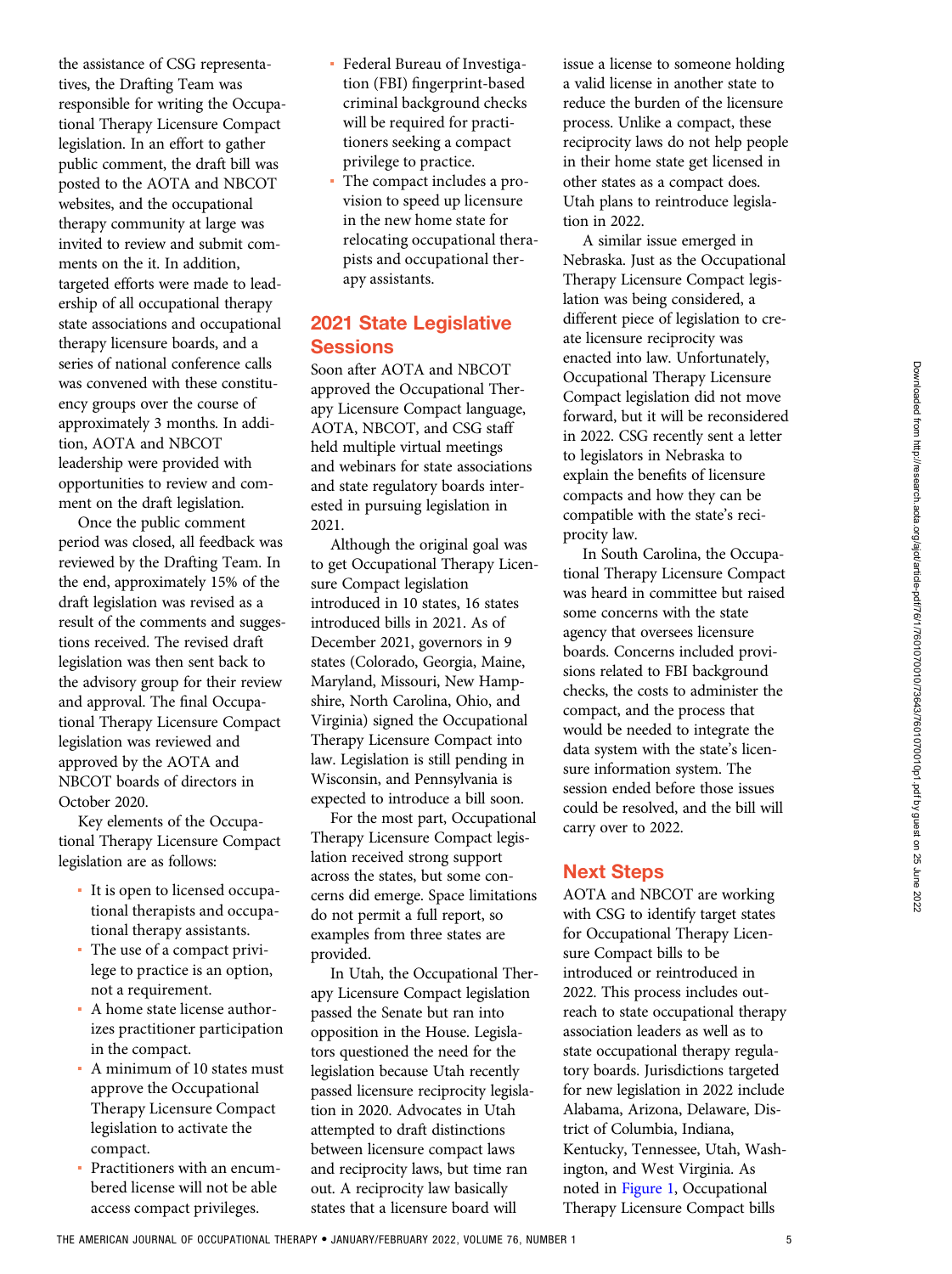<span id="page-5-0"></span>will carry over in Iowa, Illinois, Nebraska and South Carolina.

In addition to working with leaders in individual states, AOTA and NBCOT promoted the licensure compact to state legislators at the 2021 National Conference of State Legislatures (NCSL) Legislative Summit. NCSL is a membership organization of state legislators from across the country. Close to 2,000 state legislators attended the event in Tampa, Florida, in November 2021. AOTA and NBCOT staff (Figure 2), along with a representative from the Florida Occupational Therapy Association, met with legislators at the Occupational Therapy Licensure Compact booth in NCSL's Exhibit Hall both to educate them about the Occupational Therapy Licensure Compact legislation and to recruit potential sponsors for future compact legislation.

# Occupational Therapy Compact Commission

The Occupational Therapy Licensure Compact will be activated once the compact legislation becomes effective in 10 states. This will likely happen in early 2022. The compact legislation created the Occupational Therapy Compact Commission (OTCC) to implement the licensure compact. Members of the commission are appointed by compact member states and may be occupational

Figure 2. Chuck Willmarth and Shaun Conway at the Occupational Therapy Compact Booth during the National Conference of State Legislatures Legislative Summit in Tampa, Florida, November 4, 2021.



therapy board members or board or agency staff. AOTA and NBCOT staff liaisons are ex officio members of the commission. To operationalize the compact, the OTCC will elect leaders, draft bylaws, and promulgate regulations to implement the compact. The OTCC will need to hire staff, secure office space, and create a data system. It is

expected that AOTA and NBCOT will provide support to set up the OTCC, with technical assistance provided by CSG. It is hoped that the first compact privileges could be issued in mid- to late 2023.

## **Conclusion**

The purpose of state licensure laws are to protect the public. State licensure requirements are in place so that only qualified people are able to practice occupational therapy. Although state licensure laws have established these consumer protections, the state-bystate system has made it difficult to maintain licenses in multiple states or move easily between states.

AOTA and NBCOT envision that the Occupational Therapy Licensure Compact will preserve consumer protection while at the same time increasing the public's access to occupational therapy services and enhancing licensure portability for practitioners.

Figure 1. 2021 state legislative sessions: Status of Occupational Therapy Licensure Compact legislation.